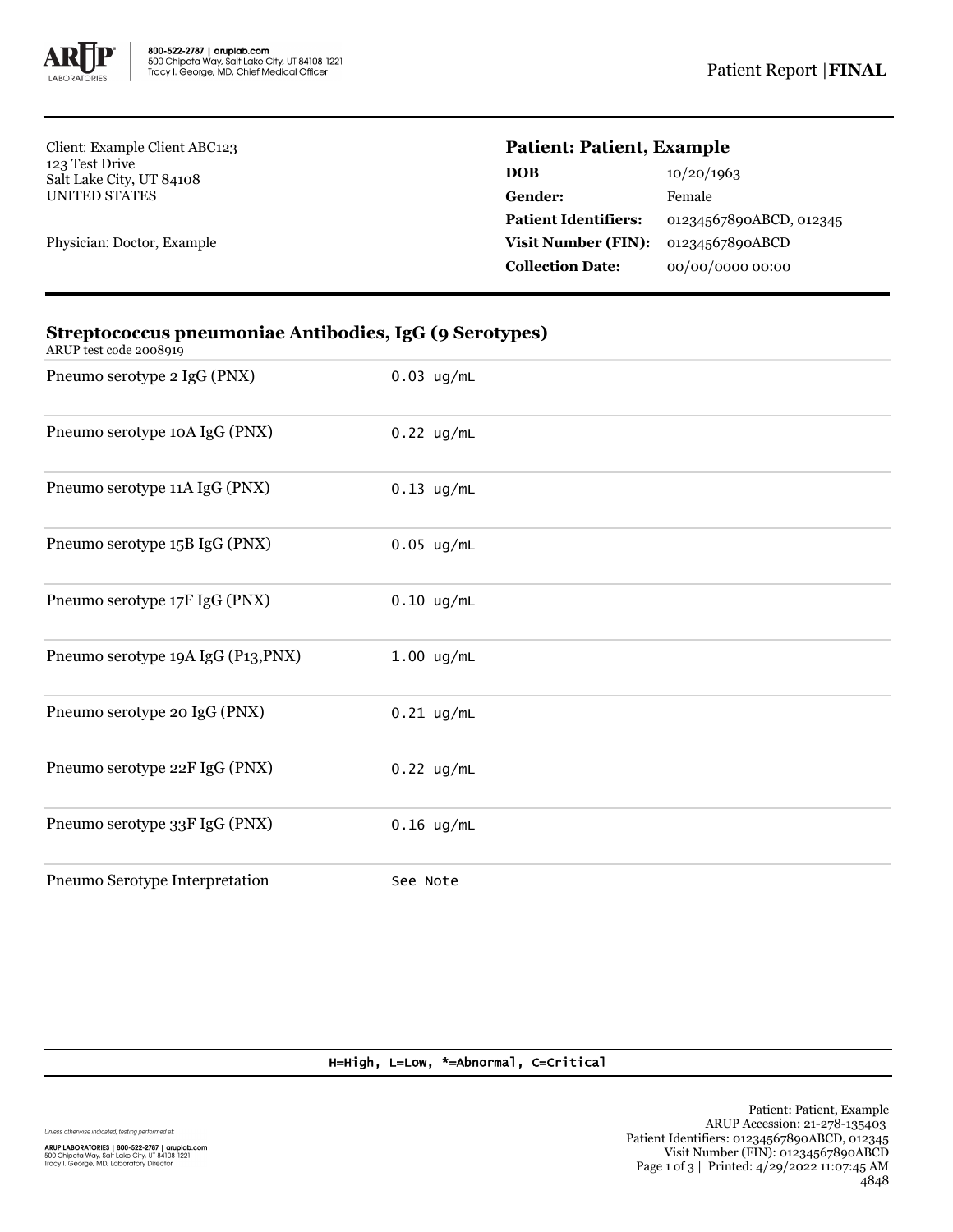

INTERPRETIVE INFORMATION: Streptococcus pneumoniae Antibodies, IgG

A pre- and post-vaccination comparison is required to adequately assess the humoral immune response to Prevnar 7 (P7), Prevnar 13 (P13), and/or Pneumovax 23 (PNX) Streptococcus pneumoniae vaccines. Pre-vaccination samples should be collected prior to vaccine administration. Post-vaccination samples should be obtained at least 4 weeks after immunization. Testing of post-vaccination samples alone will provide only general immune status of the individual to various pneumococcal serotypes.

In the case of pure polysaccharide vaccine, indication of immune<br>system competence is further delineated as an adequate response<br>to at least 50 percent of the serotypes in the vaccine challenge<br>for those 2-5 years of age a

Responder Status Antibody Ratio Non-Responder . . . . . . . . . . . . . . Less than 2-fold Weak Responder . . . . . . . . . . . . . 2-fold to 4-fold Good Responder . . . . . . . . . . . . . Greater than 4-fold

A response to 50-70 percent or more of the serotypes in the vaccine challenge is considered a normal humoral response(1). Antibody concentration greater than 1.0 - 1.3 ug/mL is generally considered long-term protection(2).

References: 1. Daly TM, Pickering JW, Zhang X, Prince HE, Hill HR. Multilaboratory assessment of threshold versus fold-change algorithms for minimizing analytical variability in multiplexed pneumococcal IgG measurements. Clin Vaccine Immunol. 2014;21(7):982-8. 2. Daly TM, Hill HR. Use and Clinical Interpretation of Pneumococcal Antibody Measurements in the Evaluation of Humoral Immune Function. Clin Vaccine Immunol. 2015;22(2):148-152.

This test was developed and its performance characteristics determined by ARUP Laboratories. It has not been cleared or approved by the US Food and Drug Administration. This test was performed in a CLIA certified laboratory and is intended for clinical purposes.

H=High, L=Low, \*=Abnormal, C=Critical

Unless otherwise indicated, testing performed at:

ARUP LABORATORIES | 800-522-2787 | aruplab.com 500 Chipeta Way, Salt Lake City, UT 84108-1221<br>Tracy I. George, MD, Laboratory Director

Patient: Patient, Example ARUP Accession: 21-278-135403 Patient Identifiers: 01234567890ABCD, 012345 Visit Number (FIN): 01234567890ABCD Page 2 of 3 | Printed: 4/29/2022 11:07:45 AM 4848